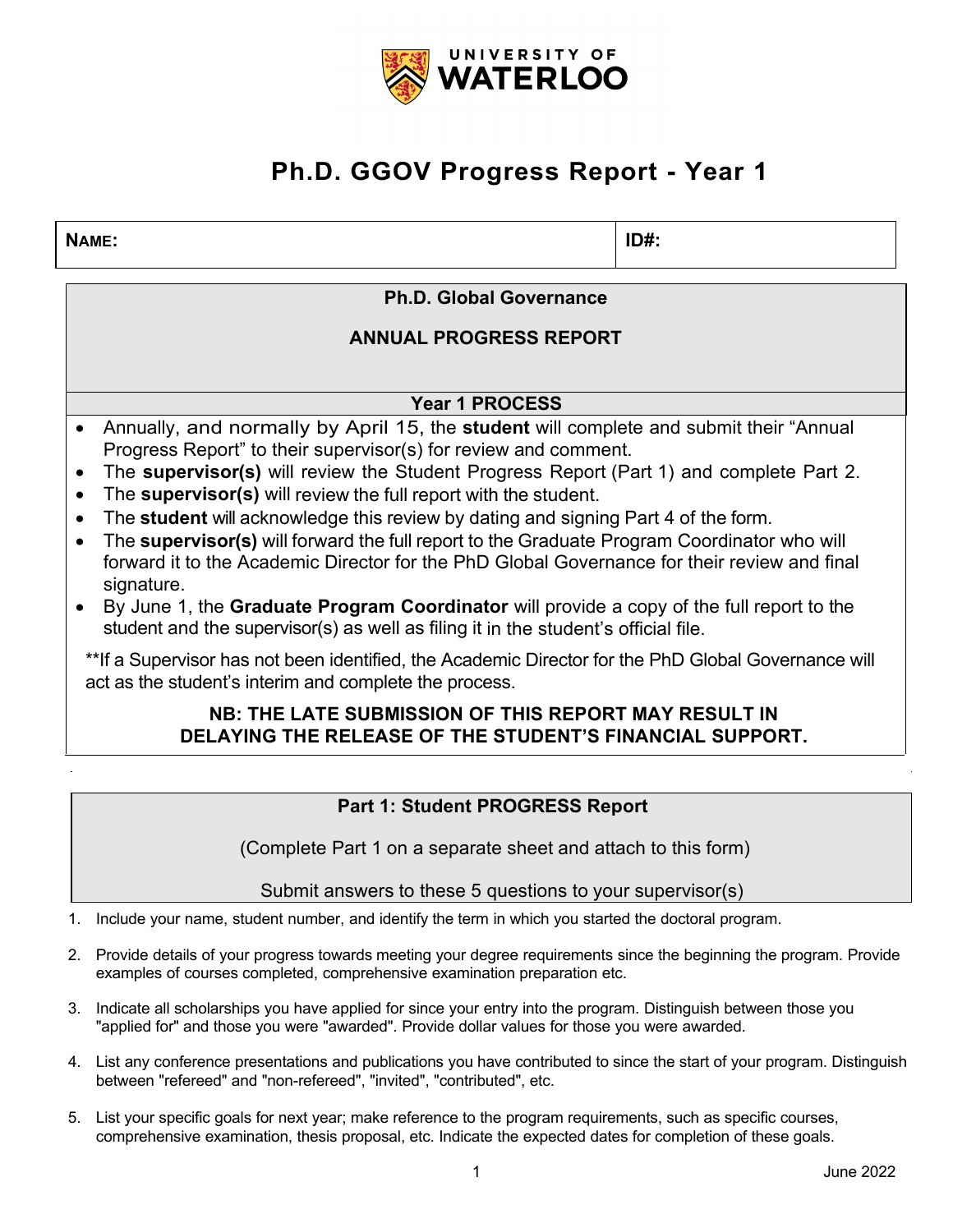

# **Ph.D. GGOV Progress Report - Year 1**

| NAME:                                                                                      | $ID#$ :         |  |  |
|--------------------------------------------------------------------------------------------|-----------------|--|--|
|                                                                                            |                 |  |  |
| <b>Part 2: Supervisor Report</b>                                                           |                 |  |  |
| (Complete Part 2 in the spaces provided)                                                   |                 |  |  |
|                                                                                            |                 |  |  |
| 1.<br>The comprehensive exams expect to be completed by (MM-DD-YY):                        |                 |  |  |
| 2.<br>How often did you meet with the student since the start of the program? (check one): |                 |  |  |
| Once per Term<br>Once per Year<br>Monthly                                                  | Other (specify) |  |  |
|                                                                                            |                 |  |  |

Refer to the student's statement and provide comments on the progress made by the student towards meeting the degree requirements since the beginning of the program.

**Supervisor(s) General Comments:**

### **SIGN AND RATE THE STUDENT UNDER PART 3 (NEXT PAGE)**